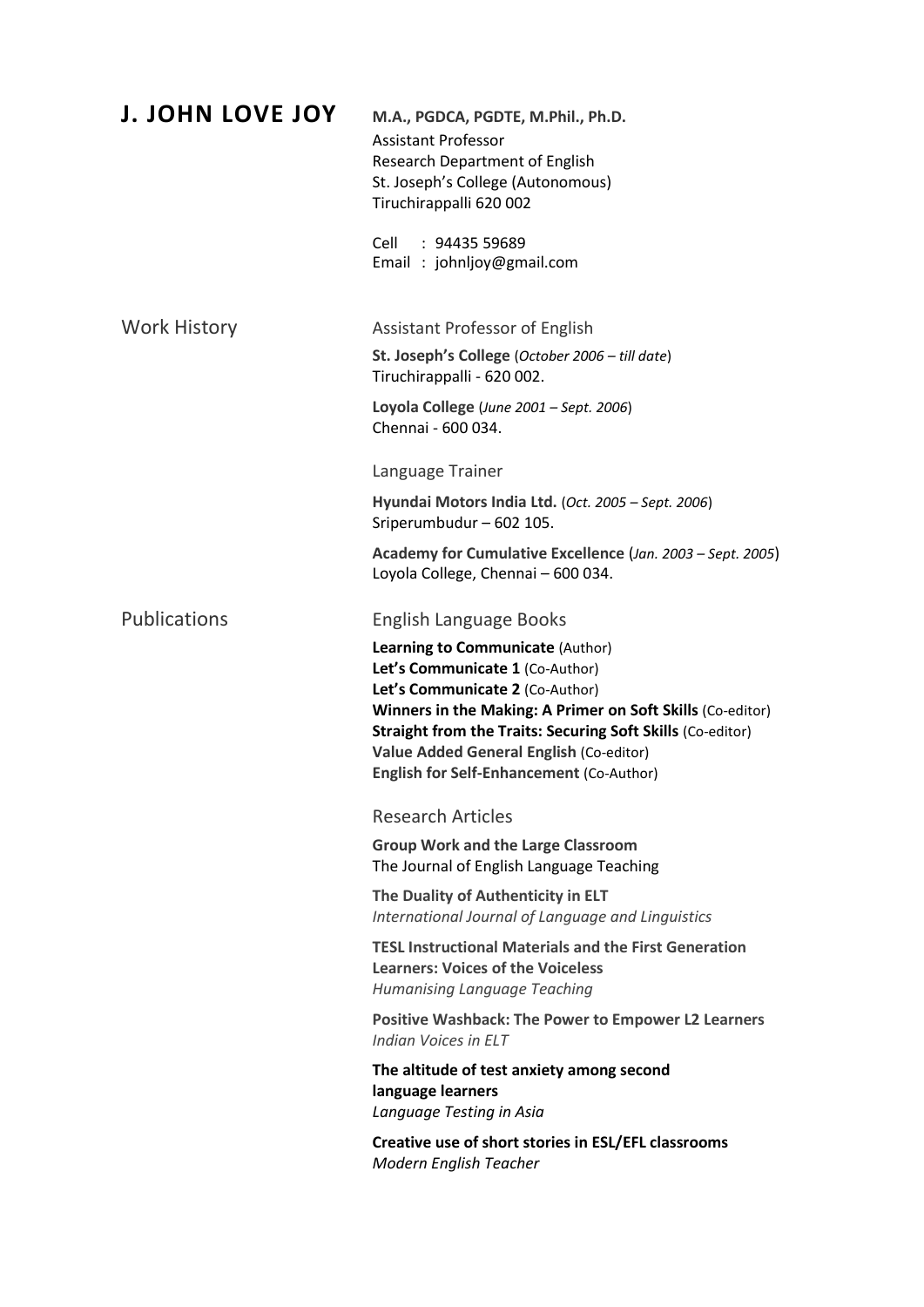|                            | <b>ESL Syllabus Design: Its impact on the teaching-learning</b><br>process<br>Shanlax International Journal of English                                                  |
|----------------------------|-------------------------------------------------------------------------------------------------------------------------------------------------------------------------|
|                            | <b>Fostering a Constructive Culture in ESL/EFL Classrooms</b><br>International journal of English: literature, language & skills                                        |
|                            | An empirical study on washback effect on teaching<br>methodology of the English language teachers<br>International Journal of English: Literature, Language &<br>Skills |
| <b>Paper Presentations</b> | <b>International Seminars</b>                                                                                                                                           |
|                            | Portfolio Approach for Effective Language Learning<br>SRM Institute of Science and Technology                                                                           |
|                            | The deficiency Syndrome of Language Tests:<br><b>Should We Test Grammar Separately</b><br>Sona College of Technology                                                    |
|                            | <b>National Seminars</b>                                                                                                                                                |
|                            | <b>Authentic Assessment for Meaningful and Accountable</b><br><b>Interaction in Language Classrooms</b><br>English Language Teachers Association, India                 |
|                            | <b>Test Anxiety and Student Reaction</b><br>Kanya Kumari Academy of Arts and Sciences                                                                                   |
|                            | <b>Technologically Intoxicated Zone and Teaching English in</b><br><b>Real Settings</b><br>English Language Teachers Association, India                                 |
|                            | <b>Lessons from Nothing</b><br>Kanya Kumari Academy of Arts and Sciences                                                                                                |
| Education                  | Ph.D. (English Language Teaching)                                                                                                                                       |
|                            | Madras University (Dec. 2005)<br>Chennai - 600 002.                                                                                                                     |
|                            | M. Phil. (English Language Teaching)                                                                                                                                    |
|                            | <b>CIEFL</b> (Dec. 2002)<br>Hyderabad - 500 007.                                                                                                                        |
|                            | Postgraduate Diploma in Teaching of English                                                                                                                             |
|                            | <b>CIEFL</b> (Dec. 2000)<br>Hyderabad $-500007$ .                                                                                                                       |
|                            | MA (English Language & Literature)                                                                                                                                      |
|                            | Loyola College (April 1998)<br>Chennai - 600 034.                                                                                                                       |
|                            | Postgraduate Diploma in Computer Applications                                                                                                                           |